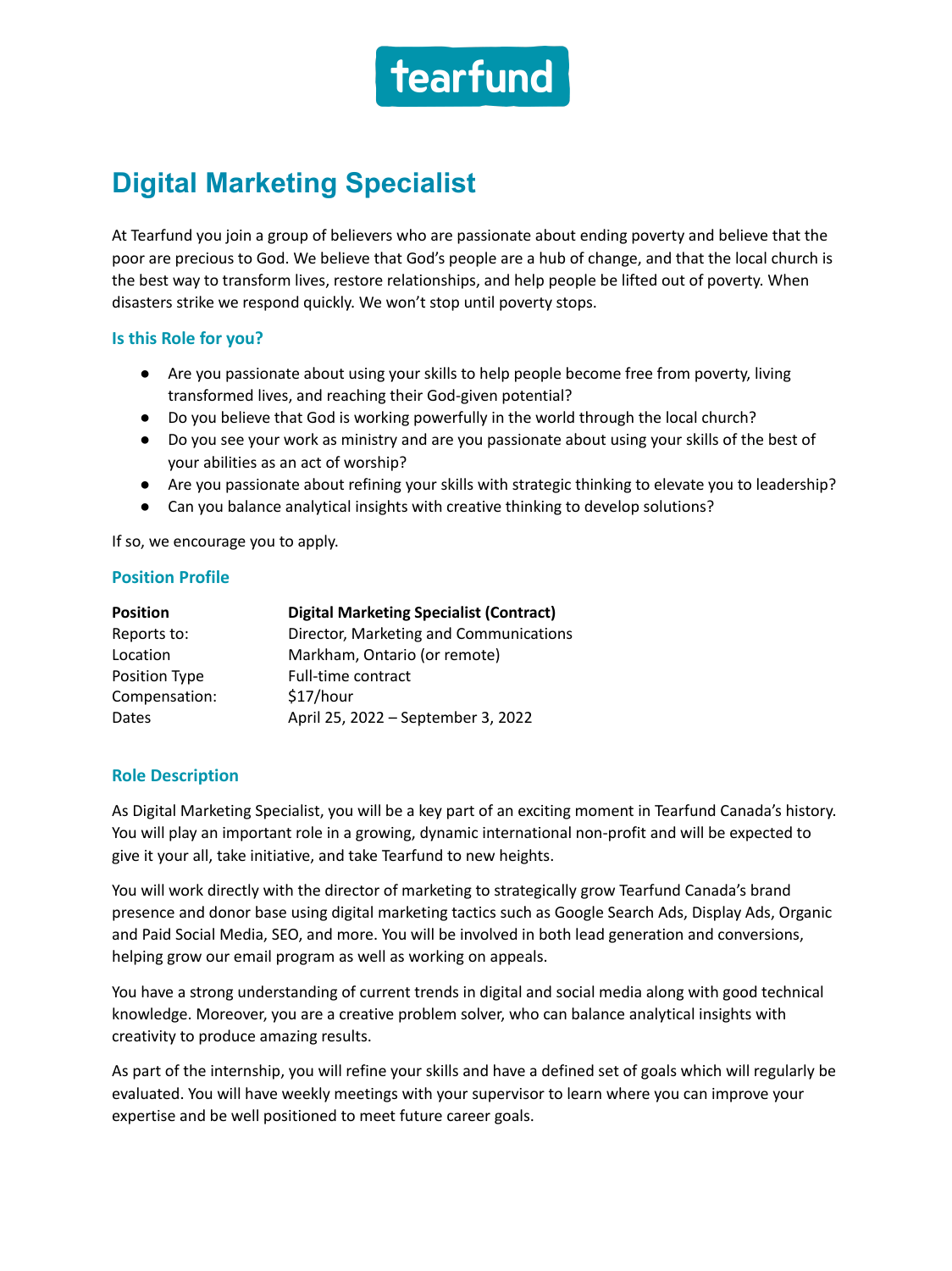

## **Overview of Activities**

- Build and maintain email nurture series to solicit donations and to convert one-time donors into reoccurring donors.
- Help expand Tearfund's monthly email program to deepen relationships with donors based on interests and analytical insights.
- Content management and creation for Tearfund Canada's social media presence (Facebook, Twitter, Instagram, LinkedIn, Youtube), ensuring up-to-date content that will grow Tearfund's brand awareness and donor base
- Monitor and proactively respond to online messages, comments and posts
- Proactively reach out to relevant social media influencers and icons to grow following, brand awareness and donor base
- Use analytics (Google and Facebook) to evaluate results and identify opportunities for improvement
- With the marketing director, expand and maintain Tearfund's digital advertising including, but not limited to, social media ads, display ads, SEO marketing, pay-per-click, Google Grants, Youtube ads, lead generation and conversion
- Help maintain Tearfund Canada's website including the creation of new landing pages, uploading of resources, and overall improvement.
- Coordination with other members of the team and volunteer writers to maintain Tearfund blog

## **Qualifications**

- Fully aligned with the vision, mission, and values of Tearfund Canada, including Statement of Faith and Lifestyle Expectations
- 2+ years work experience in Digital Marketing / Social Media Marketing
- Completed (or working towards) a degree/diploma in marketing, digital marketing, business, or similar
- Proven ability in managing and growing social media platforms (Facebook, Twitter, Instagram, LinkedIn, YouTube)
- Experience creating and managing blog content
- Experience with CMS platforms (specifically Wordpress)
- Experience in running email nurture campaigns to drive sales / donations
- Knowledgeable in Search Engine Optimization
- Experience with paid digital marketing (Facebook Ads, Google Ads) a plus
- Basic design capabilities using the Adobe Creative Suite or other tools
- Strong attention to detail
- A team player, but also able to work independently without supervision
- Works well under pressure and on tight deadlines
- Google Analytics Certification is a bonus
- Google Ads Certification is a bonus

## **Application**

To apply, email a cover letter and resume to **hr@tearfund.ca**. Your cover letter should include a description of:

1. Why you're the right fit for this position